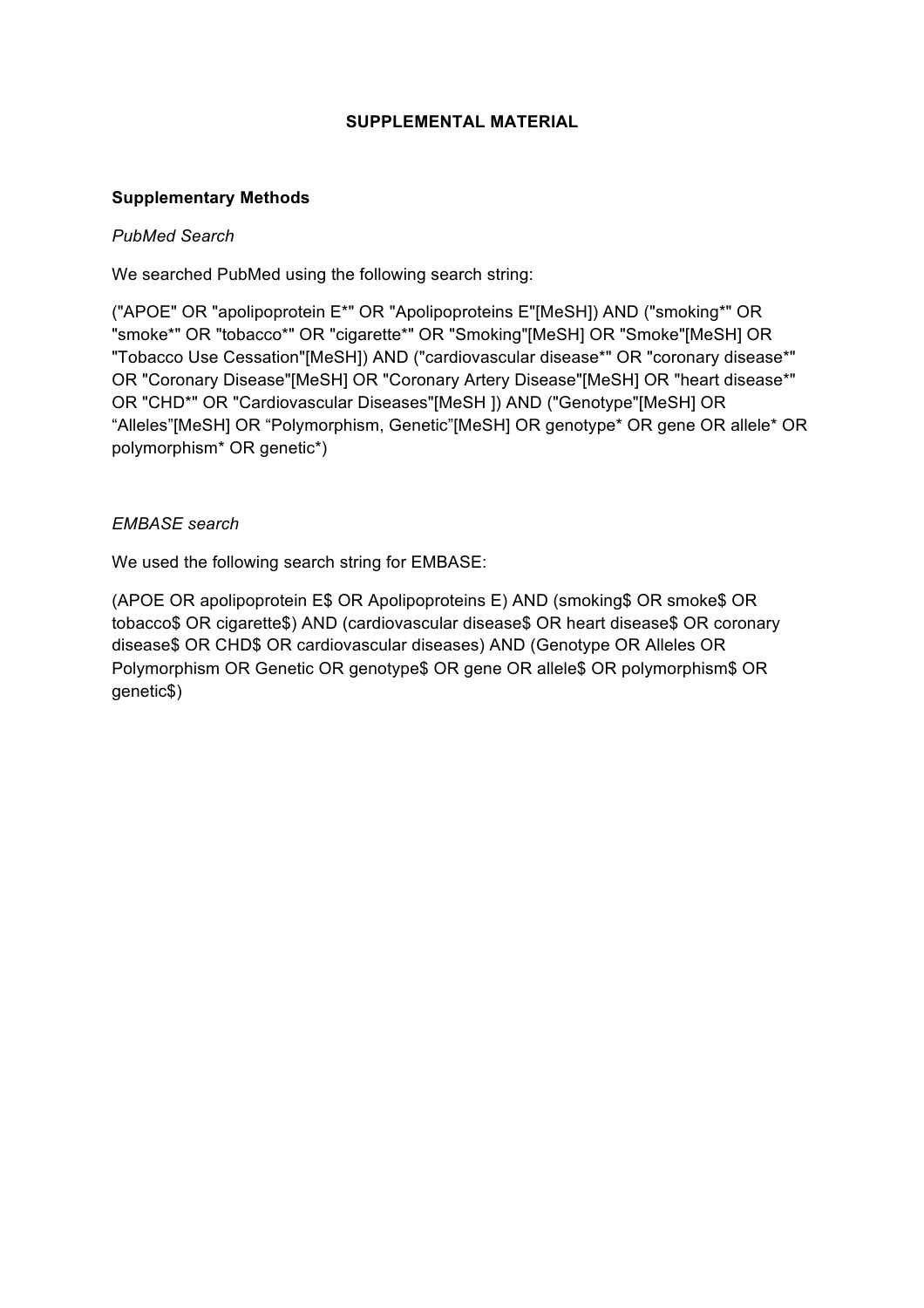### **Supplementary Table 1. PRISMA table**

| <b>Section/topic</b>      | # | <b>Checklist item</b>                                                                                                                                                                                                                                                                                             | <b>Reported</b><br>on page # |
|---------------------------|---|-------------------------------------------------------------------------------------------------------------------------------------------------------------------------------------------------------------------------------------------------------------------------------------------------------------------|------------------------------|
| <b>TITLE</b>              |   |                                                                                                                                                                                                                                                                                                                   |                              |
| Title                     |   | Identify the report as a systematic review, meta-analysis, or both.                                                                                                                                                                                                                                               |                              |
| <b>ABSTRACT</b>           |   |                                                                                                                                                                                                                                                                                                                   |                              |
| Structured summary        | 2 | Provide a structured summary including, as applicable: background; objectives; data sources; study eligibility criteria,<br>participants, and interventions; study appraisal and synthesis methods; results; limitations; conclusions and<br>implications of key findings; systematic review registration number. | 3                            |
| <b>INTRODUCTION</b>       |   |                                                                                                                                                                                                                                                                                                                   |                              |
| Rationale                 | 3 | Describe the rationale for the review in the context of what is already known.                                                                                                                                                                                                                                    | 4                            |
| Objectives                |   | Provide an explicit statement of questions being addressed with reference to participants, interventions, comparisons,<br>outcomes, and study design (PICOS).                                                                                                                                                     | 5                            |
| <b>METHODS</b>            |   |                                                                                                                                                                                                                                                                                                                   |                              |
| Protocol and registration |   | Indicate if a review protocol exists, if and where it can be accessed (e.g., Web address), and, if available, provide<br>registration information including registration number.                                                                                                                                  | 6                            |
| Eligibility criteria      |   | Specify study characteristics (e.g., PICOS, length of follow-up) and report characteristics (e.g., years considered,<br>language, publication status) used as criteria for eligibility, giving rationale.                                                                                                         | 6                            |
| Information sources       |   | Describe all information sources (e.g., databases with dates of coverage, contact with study authors to identify<br>additional studies) in the search and date last searched.                                                                                                                                     | 6                            |
| Search                    | 8 | Present full electronic search strategy for at least one database, including any limits used, such that it could be<br>repeated.                                                                                                                                                                                  | 6                            |
| Study selection           |   | State the process for selecting studies (i.e., screening, eligibility, included in systematic review, and, if applicable,<br>included in the meta-analysis).                                                                                                                                                      | 6                            |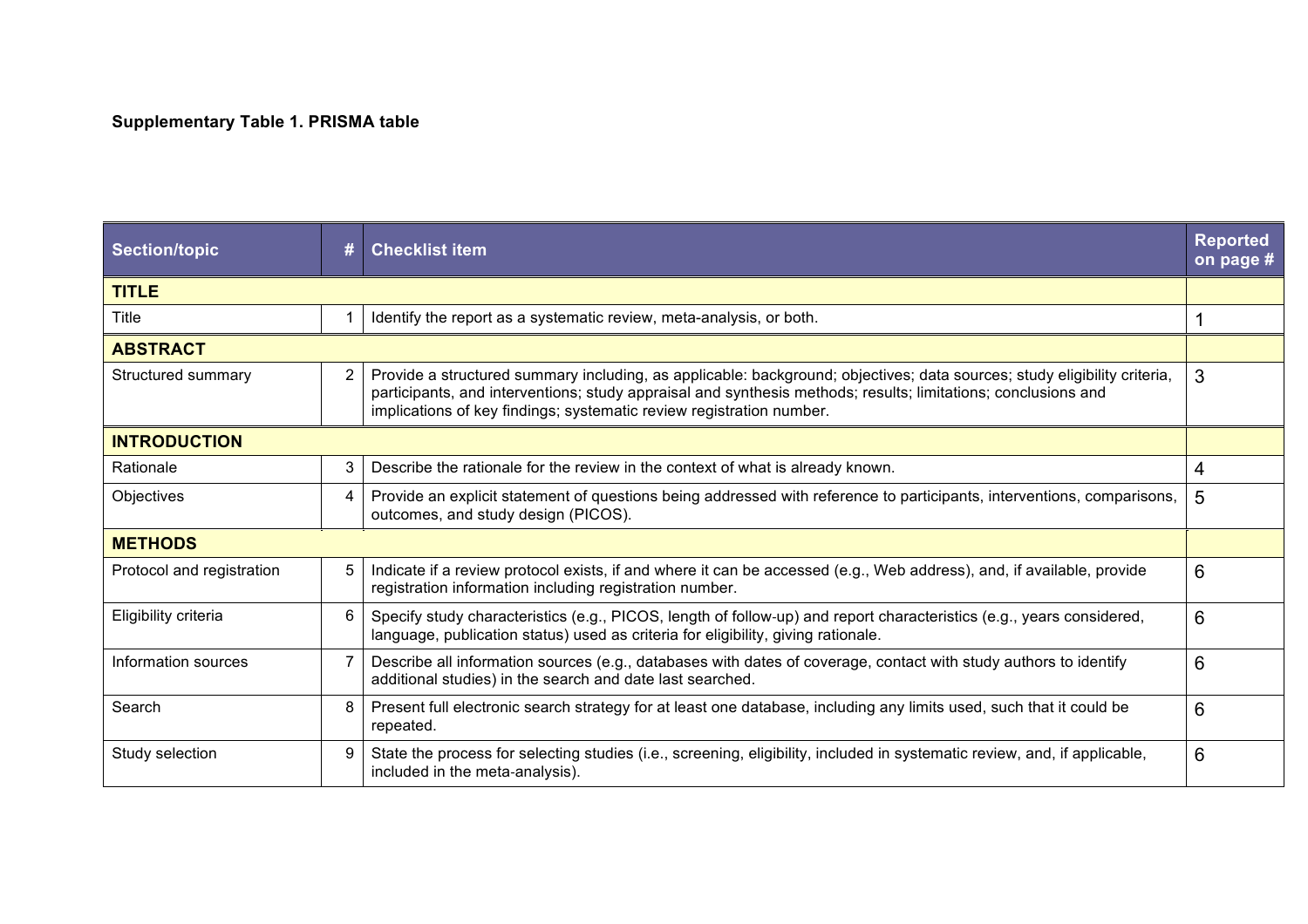| Data collection process               | 10 | Describe method of data extraction from reports (e.g., piloted forms, independently, in duplicate) and any processes<br>for obtaining and confirming data from investigators.                                             |           |
|---------------------------------------|----|---------------------------------------------------------------------------------------------------------------------------------------------------------------------------------------------------------------------------|-----------|
| Data items                            | 11 | List and define all variables for which data were sought (e.g., PICOS, funding sources) and any assumptions and<br>simplifications made.                                                                                  |           |
| Risk of bias in individual<br>studies | 12 | Describe methods used for assessing risk of bias of individual studies (including specification of whether this was<br>done at the study or outcome level), and how this information is to be used in any data synthesis. |           |
| Summary measures                      | 13 | State the principal summary measures (e.g., risk ratio, difference in means).                                                                                                                                             | 8         |
| Synthesis of results                  | 14 | Describe the methods of handling data and combining results of studies, if done, including measures of consistency<br>(e.g., $I^2$ ) for each meta-analysis.                                                              | 8         |
| Risk of bias across studies           | 15 | Specify any assessment of risk of bias that may affect the cumulative evidence (e.g., publication bias, selective<br>reporting within studies).                                                                           | 8         |
| <b>Additional analyses</b>            | 16 | Describe methods of additional analyses (e.g., sensitivity or subgroup analyses, meta-regression), if done, indicating<br>which were pre-specified.                                                                       | $8 - 9$   |
| <b>RESULTS</b>                        |    |                                                                                                                                                                                                                           |           |
| Study selection                       | 17 | Give numbers of studies screened, assessed for eligibility, and included in the review, with reasons for exclusions at<br>each stage, ideally with a flow diagram.                                                        | 11        |
| Study characteristics                 | 18 | For each study, present characteristics for which data were extracted (e.g., study size, PICOS, follow-up period) and<br>provide the citations.                                                                           | 23-25     |
| Risk of bias within studies           | 19 | Present data on risk of bias of each study and, if available, any outcome level assessment (see item 12).                                                                                                                 | $11 - 12$ |
| Results of individual studies         | 20 | For all outcomes considered (benefits or harms), present, for each study: (a) simple summary data for each<br>intervention group (b) effect estimates and confidence intervals, ideally with a forest plot.               | $11 - 12$ |
| Synthesis of results                  | 21 | Present results of each meta-analysis done, including confidence intervals and measures of consistency.                                                                                                                   | $11 - 12$ |
| Risk of bias across studies           | 22 | Present results of any assessment of risk of bias across studies (see Item 15).                                                                                                                                           | $11 - 12$ |
| Additional analysis                   | 23 | Give results of additional analyses, if done (e.g., sensitivity or subgroup analyses, meta-regression [see Item 16]).                                                                                                     | $12 - 13$ |
| <b>DISCUSSION</b>                     |    |                                                                                                                                                                                                                           |           |
| Summary of evidence                   | 24 | Summarize the main findings including the strength of evidence for each main outcome; consider their relevance to<br>key groups (e.g., healthcare providers, users, and policy makers).                                   | $14 - 15$ |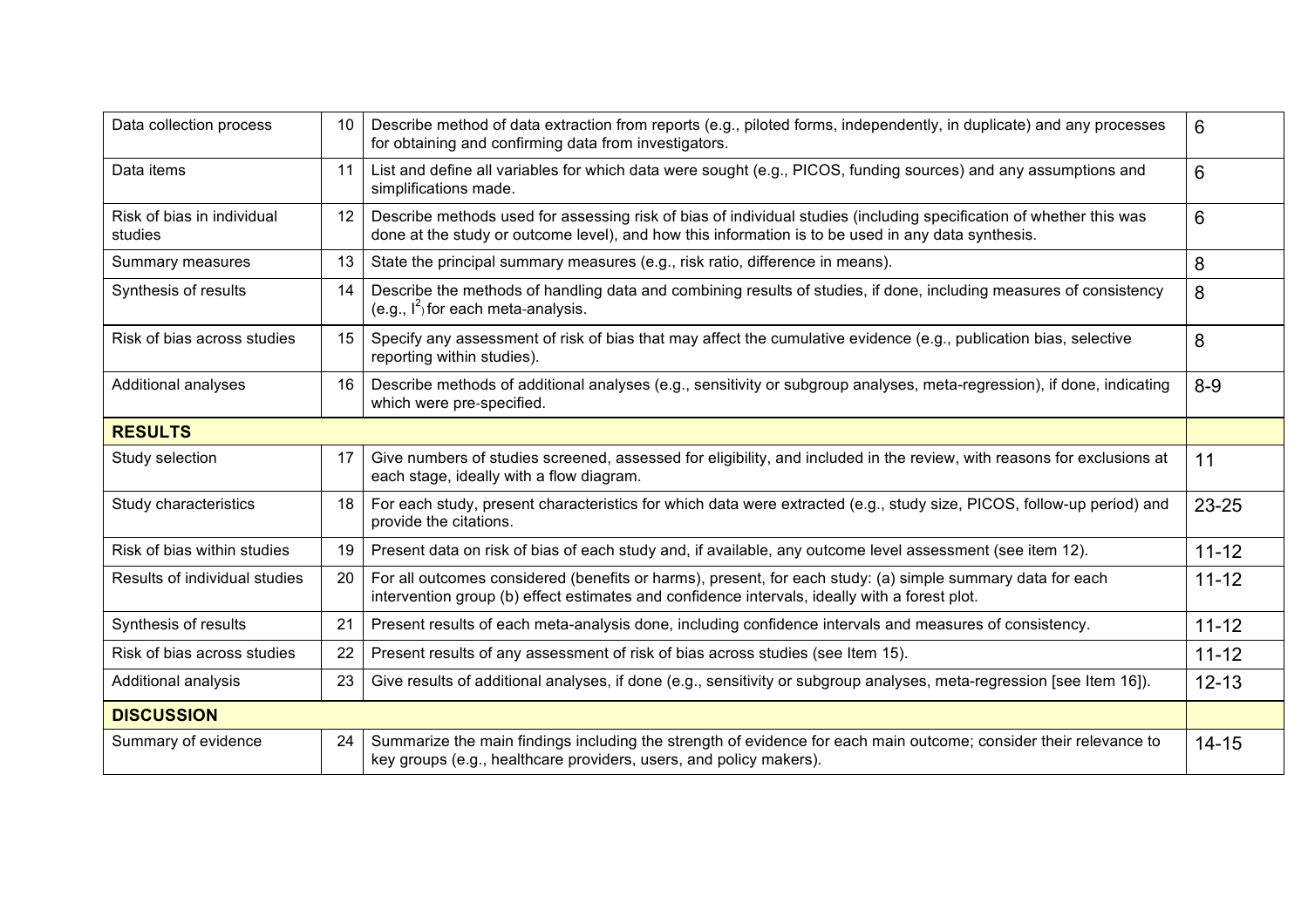| Limitations    | 25 | Discuss limitations at study and outcome level (e.g., risk of bias), and at review-level (e.g., incomplete retrieval of<br>identified research, reporting bias). | 15 |
|----------------|----|------------------------------------------------------------------------------------------------------------------------------------------------------------------|----|
| Conclusions    | 26 | Provide a general interpretation of the results in the context of other evidence, and implications for future research.                                          | 16 |
| <b>FUNDING</b> |    |                                                                                                                                                                  |    |
| Funding        | 27 | Describe sources of funding for the systematic review and other support (e.g., supply of data); role of funders for the<br>systematic review.                    | 21 |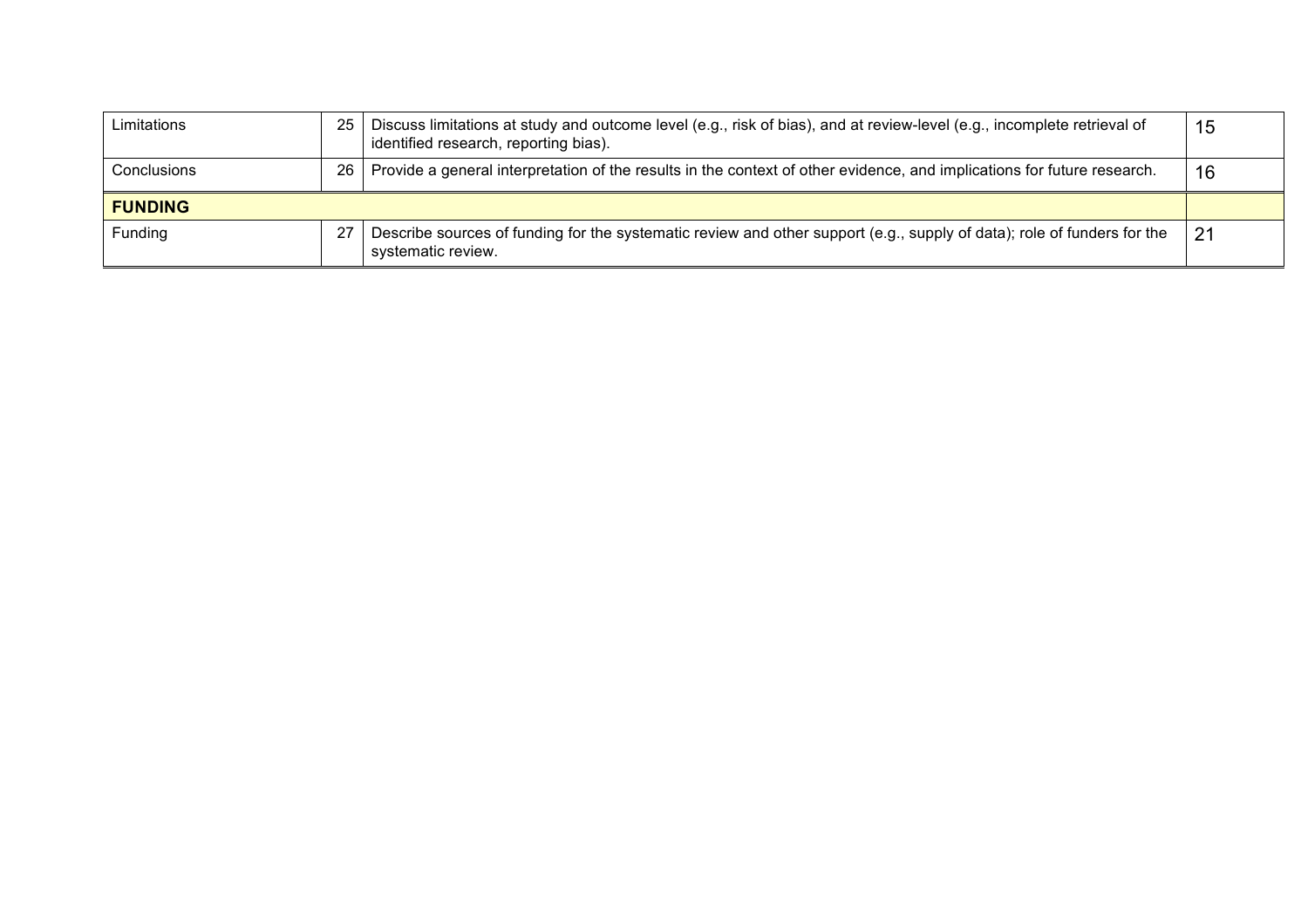**Supplementary Table 2.** Proportion of *APOE* ε4 carriers and present smokers in studies identified by the systematic review.

| <b>First Author, Study</b>                            | APOE ε4 carriers<br>(%) | <b>Present smokers</b><br>(%) |
|-------------------------------------------------------|-------------------------|-------------------------------|
| Gustavsson J et al, / INTERGENE and SHEEP             | 27.58                   | 25.17                         |
| Keavney et al, ISIS                                   | 28.14                   | 38.69                         |
| Liu et al, Physicians' Health Study                   | 25.72                   | 15.60                         |
| Talmud et al, Whitehall II                            | 25.84                   | 7.27                          |
| Humphries et al, NPHSII                               | 25.89                   | 27.95                         |
| MRC GP Research Framework Investigators, TPT<br>trial | 29.20                   | 40.15                         |
| <b>ELSA</b>                                           | 25.64                   | 11.00                         |
| <b>EPIC-Netherlands</b>                               | 25.32                   | 24.66                         |
| <b>EPIC-Norfolk</b>                                   | 26.55                   | 24.66                         |
| Copenhagen General Population Study (CGPS)            | 29.27                   | 20.98                         |
| Copenhagen City Heart Study (CCHS)                    | 28.62                   | 47.45                         |
| Czech post-MONICA                                     | 17.71                   | 22.03                         |
| HAPIEE-Czech                                          | 20.27                   | 25.22                         |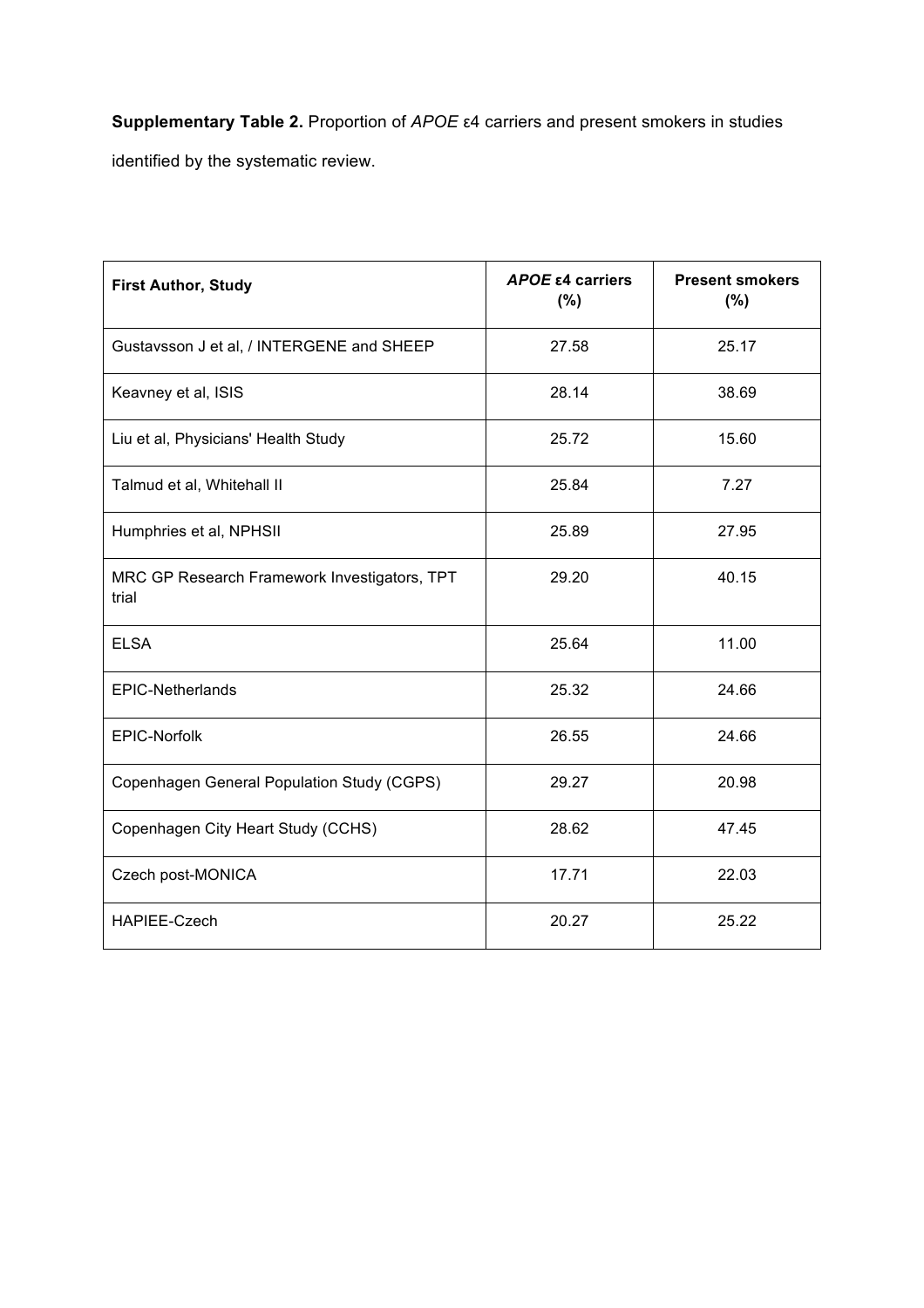**Supplementary Table 3.** Estimates of linear trend between *APOE* genotype and CHD risk

overall and stratified by smoking in the three large population-based cohorts.

|                       | Cases/Total    | Slope per unit   | P value | P-value for   |
|-----------------------|----------------|------------------|---------|---------------|
|                       |                | increase in      |         | heterogeneity |
|                       |                | APOE genotype    |         |               |
|                       |                | t, beta          |         |               |
|                       |                | (standard error) |         |               |
|                       |                |                  |         |               |
| All individuals       | 6,334 / 89,706 | 0.046(0.019)     | 0.017   | N/A           |
|                       |                |                  |         |               |
| <b>Smoking Status</b> |                |                  |         |               |
|                       |                |                  |         |               |
| Never smoked          | 1,687 / 35,826 | 0.034(0.036)     | 0.345   |               |
|                       |                |                  |         |               |
| Past smoker           | 3,158 / 34,869 | 0.076(0.027)     | 0.005   | 0.352         |
|                       |                |                  |         |               |
| Present smoker        | 1,489 / 19,011 | $-0.002(0.040)$  | 0.954   |               |
|                       |                |                  |         |               |

Footnotes: † *APOE* genotype arranged in the following order: ε2/ε2, ε2/ε3, ε3/ε3, ε3/ε4 or ε4/ε4. The slope represents the difference in log odds for a unit increase in *APOE* genotype. The three cohorts were CCHS, CGPS and EPIC-Norfolk (details in Table 1).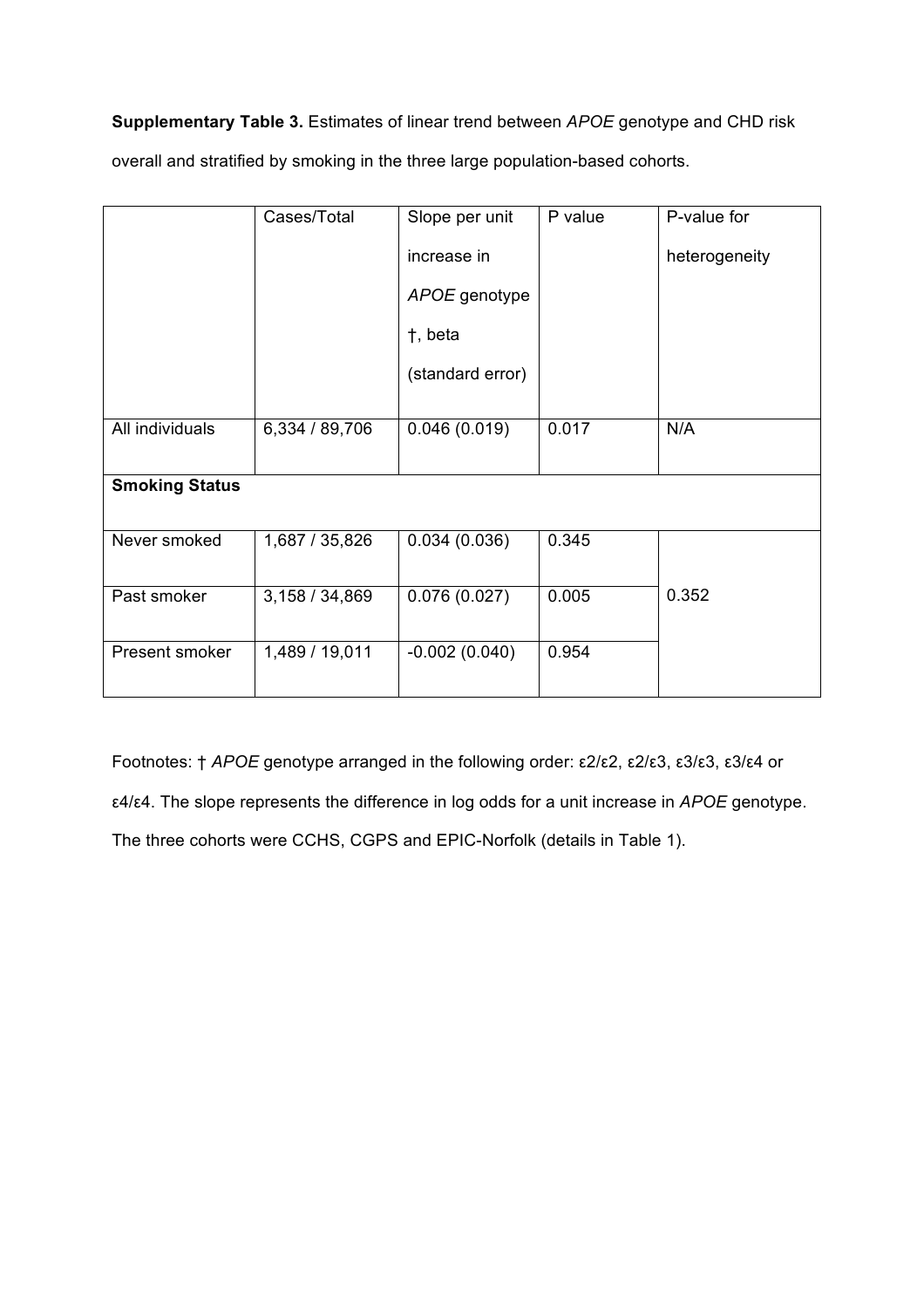**Supplementary Table 4.** Association of *APOE* genotype with myocardial infarction (MI) risk stratified by pack years in Copenhagen General Population Study (n=59,349).

| Smoking Status (pack years) | CHD cases/Total | OR of MI for APOE<br>genotype (ε4 carrier vs | P value | P-value (test for interaction) |
|-----------------------------|-----------------|----------------------------------------------|---------|--------------------------------|
|                             |                 | non-carrier), OR (95%CI)                     |         |                                |
| $\mathbf 0$                 | 565/24,867      | 0.89(0.75, 1.08)                             | 0.26    | 0.54                           |
| $>0$ to $< 10$              | 272/11,590      | 1.07(0.82, 1.38)                             | 0.64    |                                |
| $≥10$ to $≤20$              | 336/7,748       | 1.00(0.78, 1.27)                             | 0.97    |                                |
| $\geq$ 20                   | 1,152/15,144    | 1.06(0.93, 1.20)                             | 0.42    |                                |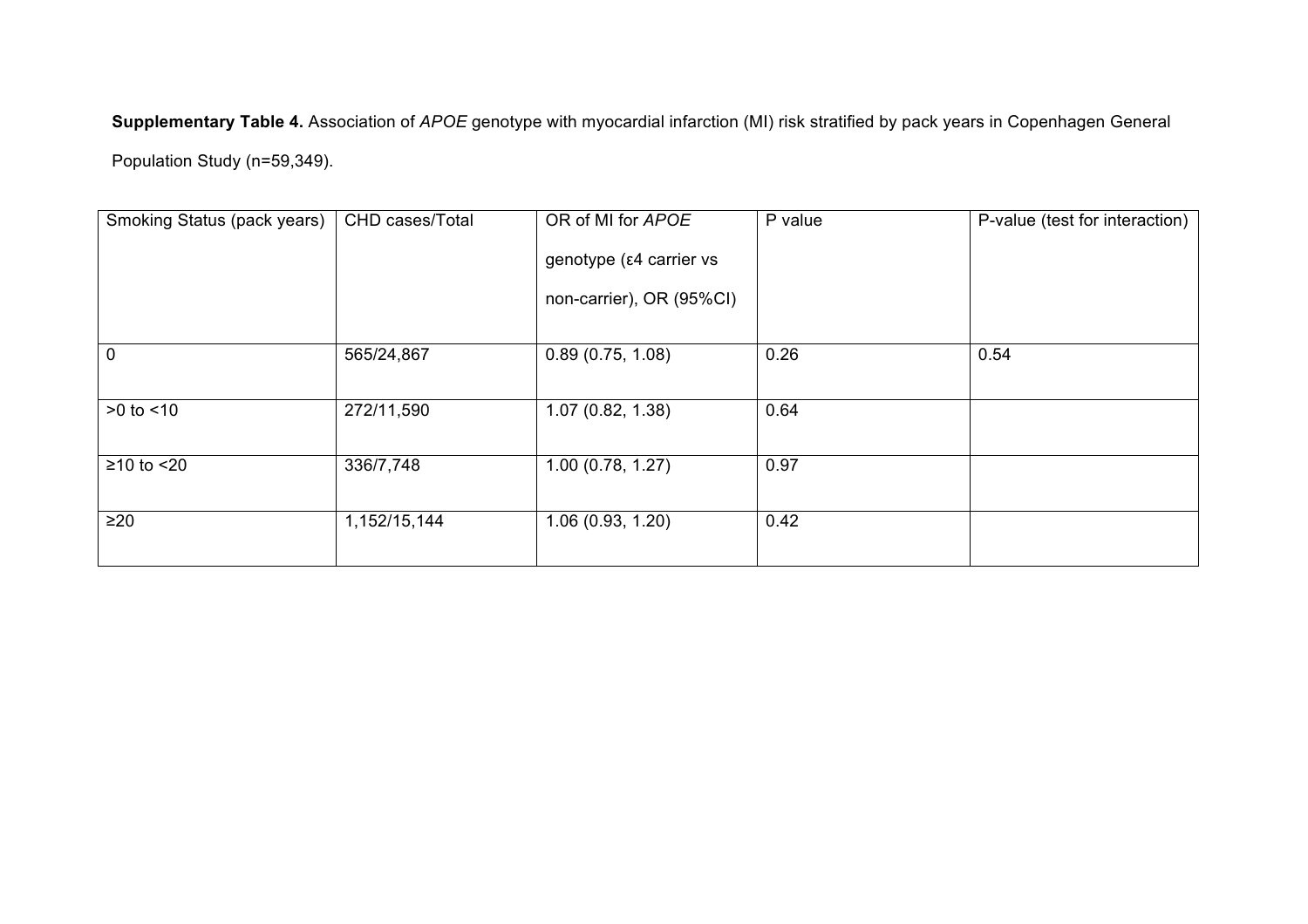**Supplementary Table 5.** Association of *APOE* genotype with myocardial infarction (MI) risk stratified by pack years in Copenhagen City Heart Study (n=8,828).

| Smoking Status (pack years) | MI cases/Total | OR of MI for APOE<br>genotype (ε4 carrier vs<br>non-carrier), OR (95%CI) | P value | P-value (test for interaction) |
|-----------------------------|----------------|--------------------------------------------------------------------------|---------|--------------------------------|
| $\mathbf 0$                 | 177/2,426      | 0.80(0.56, 1.14)                                                         | 0.21    | 0.65                           |
| $>0$ to $< 10$              | 68/1,410       | 1.08(0.64, 1.82)                                                         | 0.76    |                                |
| $\geq$ 10 to $\leq$ 20      | 142/1,241      | 0.97(0.65, 1.44)                                                         | 0.87    |                                |
| $\geq$ 20                   | 728/3,751      | 1.01(0.85, 1.21)                                                         | 0.88    |                                |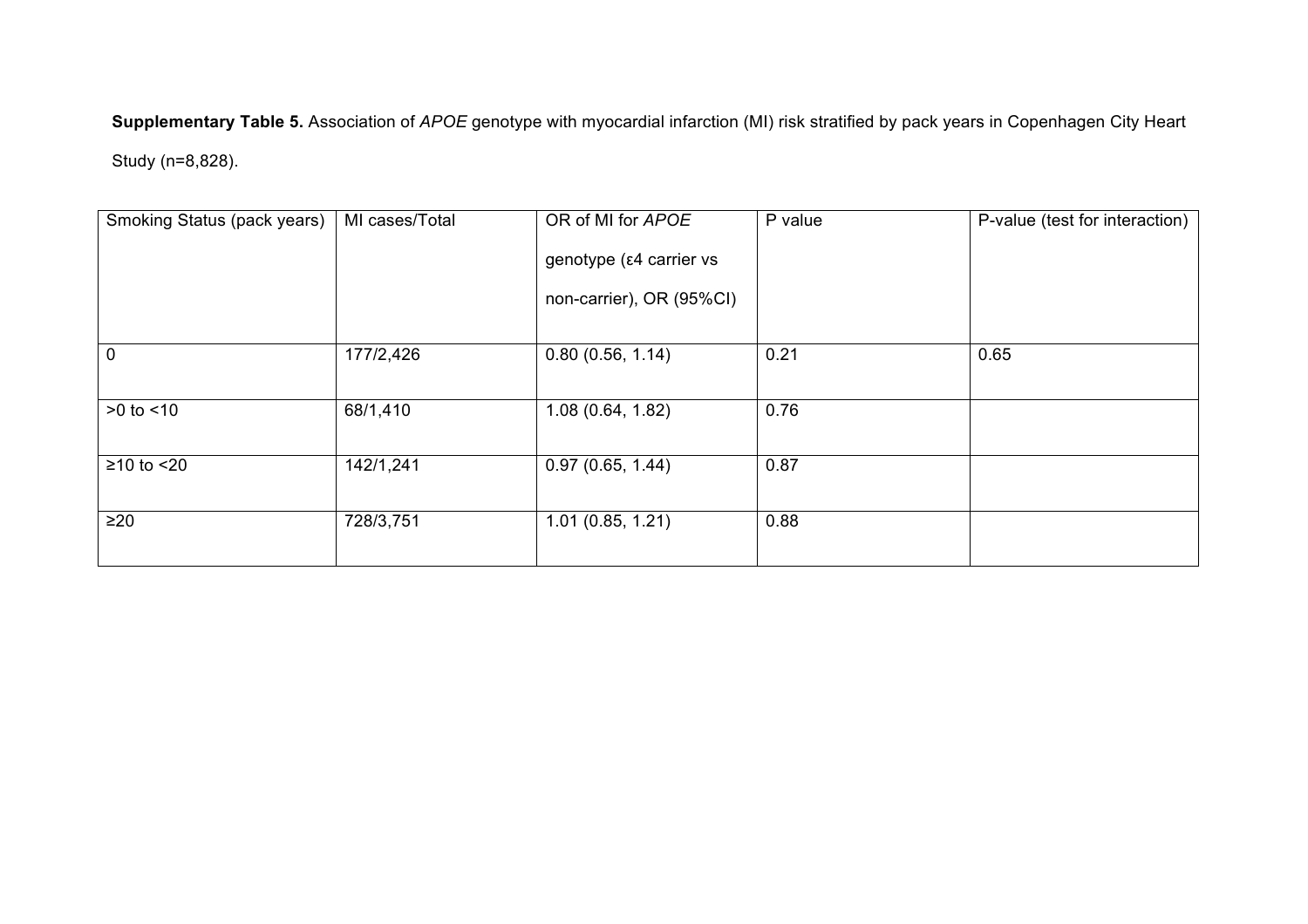**Supplementary Table 6.** Tests for interaction between *APOE* genotype and pack years for risk of myocardial infarction in Copenhagen

General Population Study (n=59,349) with adjustment for cardiovascular traits.

| Covariate                                     | <b>LRT P-value</b> |
|-----------------------------------------------|--------------------|
| Unadjusted                                    | 0.54               |
| Age (10-yr age bands; mean age=56yrs)         | 0.49               |
| Gender (33,108 men, 26,241 women)             | 0.55               |
| T2D (2,059 cases, 57,290 non-cases)           | 0.61               |
| Hypertension (34,398 cases, 24,951 non-cases) | 0.48               |
| All covariates                                | 0.61               |

LRT: Likelihood ratio test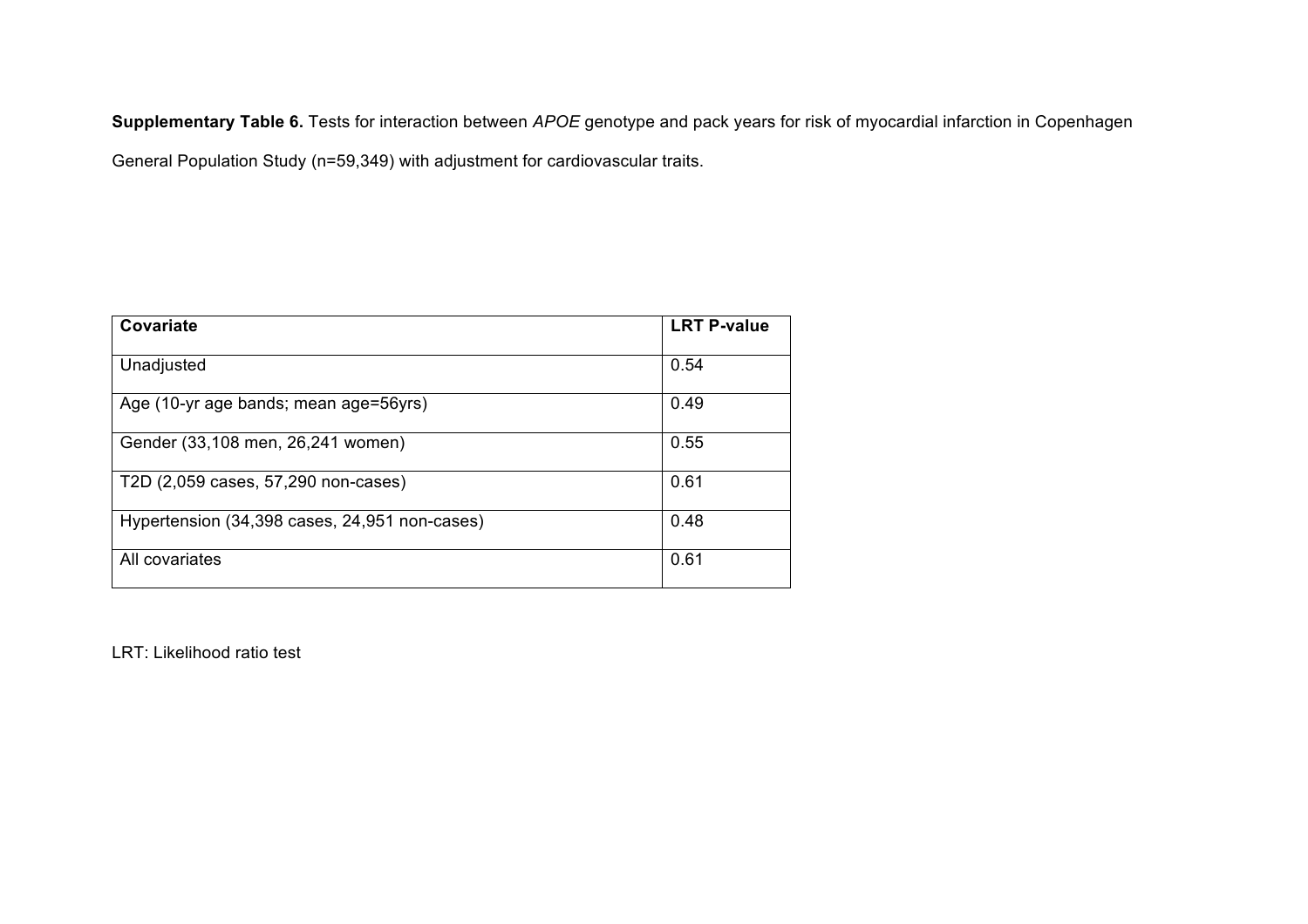**Supplementary Table 7.** Tests for interaction between *APOE* genotype and pack years for risk of myocardial infarction in Copenhagen City Heart Study (n=8,828) with adjustment for cardiovascular traits.

| Covariate                                 | <b>LRT P-value</b> |
|-------------------------------------------|--------------------|
| Unadjusted                                | 0.65               |
| Age (10-yr age bands; mean age=55yrs)     | 0.75               |
| Gender (4931 men, 3897 women)             | 0.64               |
| T2D (8110 cases, 718 non-cases)           | 0.64               |
| Hypertension (4366 cases, 4462 non-cases) | 0.67               |
| All covariates                            | 0.71               |

LRT: Likelihood ratio test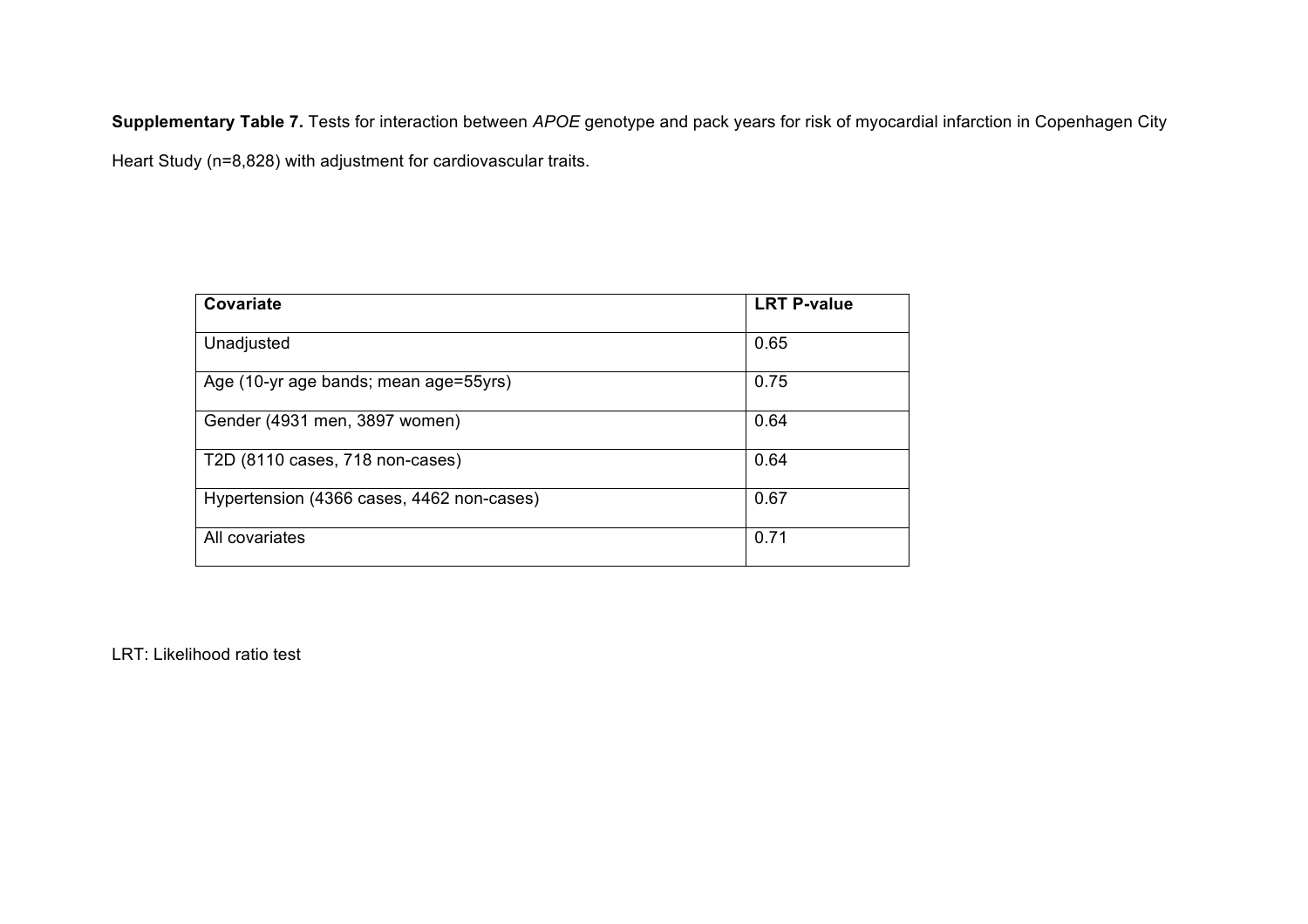

### **Supplementary Figure 1** PRIMSA flow diagram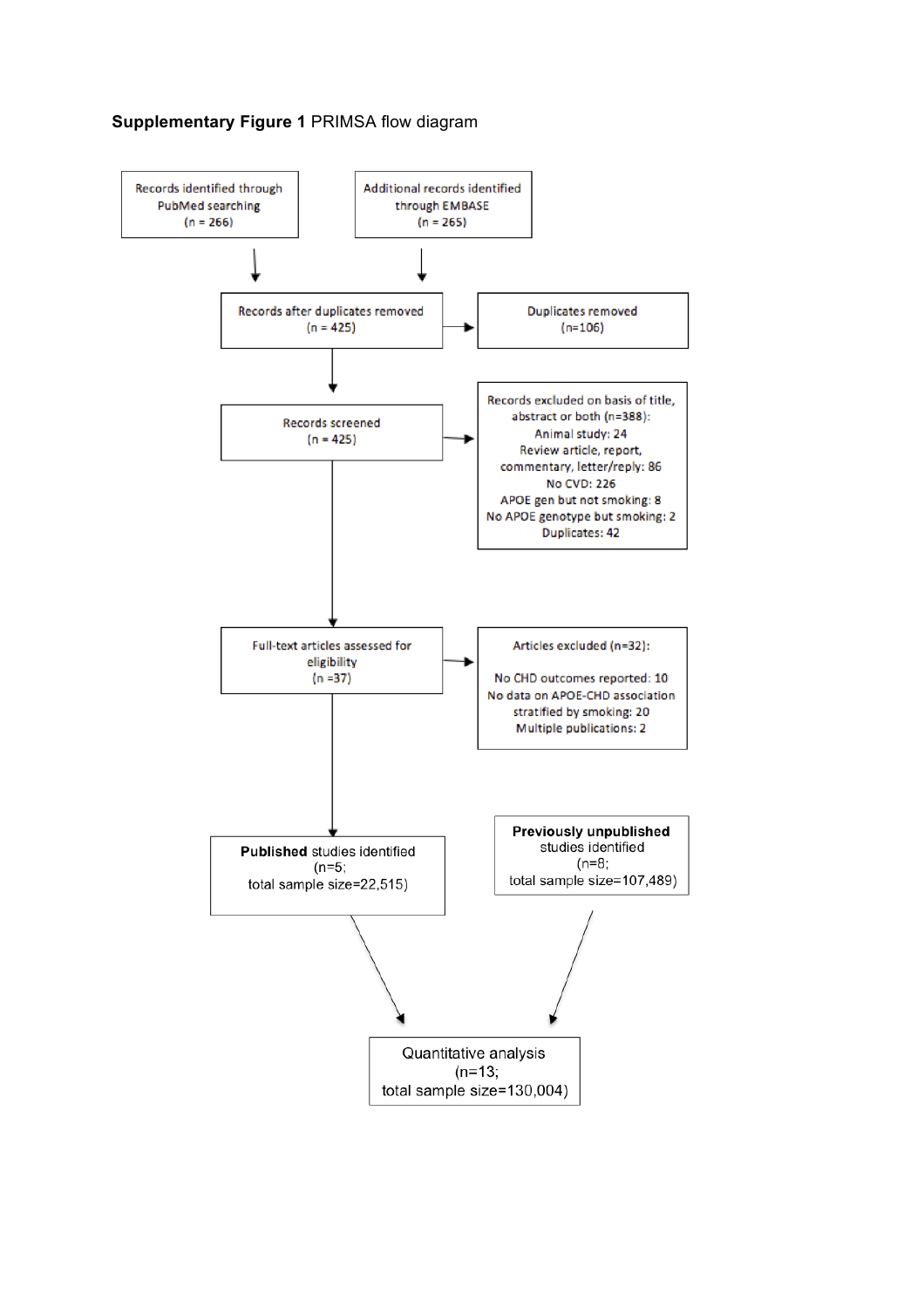# UNIVERSITY COLLEGE LONDON

## MSc Pharmacogenetics and Stratified Medicine

## PROJECT PLAN 2011-2012

Project title:

## Meta-analysis of interaction between APOE genotype and smoking on CHD risk.

Supervisors: Philippa J. Talmud and Michael Holmes.

Candidate: Daniela Melis

Coronary heart disease (CHD) is a major cause of mortality in the world and is known to be modified by the interaction of functional gene polymorphism and environmental factors<sup>1</sup>. Smoking is well known to be one of the most important environmental factors associated with APOE genotype on CHD risk. In this project we are focusing on assess the role of the APOE genotype and smoking on CHD risk.

APOE gene codifies the apolipoprotein (Apo) E which is one of five main types (A, B, C, D, and E) of apolipoproteins; that together with phospholipids forms the external layer of the plasma lipoproteins. ApoE helps to stabilize and solubilize lipoproteins as they circulate in the blood. In general, the role of apolipoproteins in lipid metabolism includes maintaining the structural integrity of lipoproteins, serving as cofactors in enzymatic reactions, and acting as ligands for lipoprotein receptors. Apo E is critical in the formation of very low density lipoprotein (VLDL) and chylomicrons. It is synthesized primarily in the liver, but other organs and tissues also synthesize it, including brain, spleen, kidneys, gonads, adrenals, and macrophages<sup>2</sup>. The APOE gene is located in on the long arm of chromosome 19 at position 13.2 (19q13.2), which consists of four exons and three introns spanning 3,597 nucleotides and produces the 299 amino acid polypeptide with a molecular weight of 34 KDa. The structural gene is polymorphic with three common co-dominant alleles,  $\epsilon^2$ ,  $\epsilon^3$ , and  $\varepsilon$ 4, producing three isoforms of the protein, E2, E3, and E4<sup>1</sup>.  $\varepsilon$ 3 is the most common allele with a frequency of  $75-80\%$  in most populations<sup>3</sup>. From these alleles arise six phenotypes; their ranking from most to least common is generally 3/3, 4/3,  $3/2$ ,  $4/4$ ,  $4/2$ , and  $2/2<sup>1</sup>$ . The gene frequencies among different populations demonstrate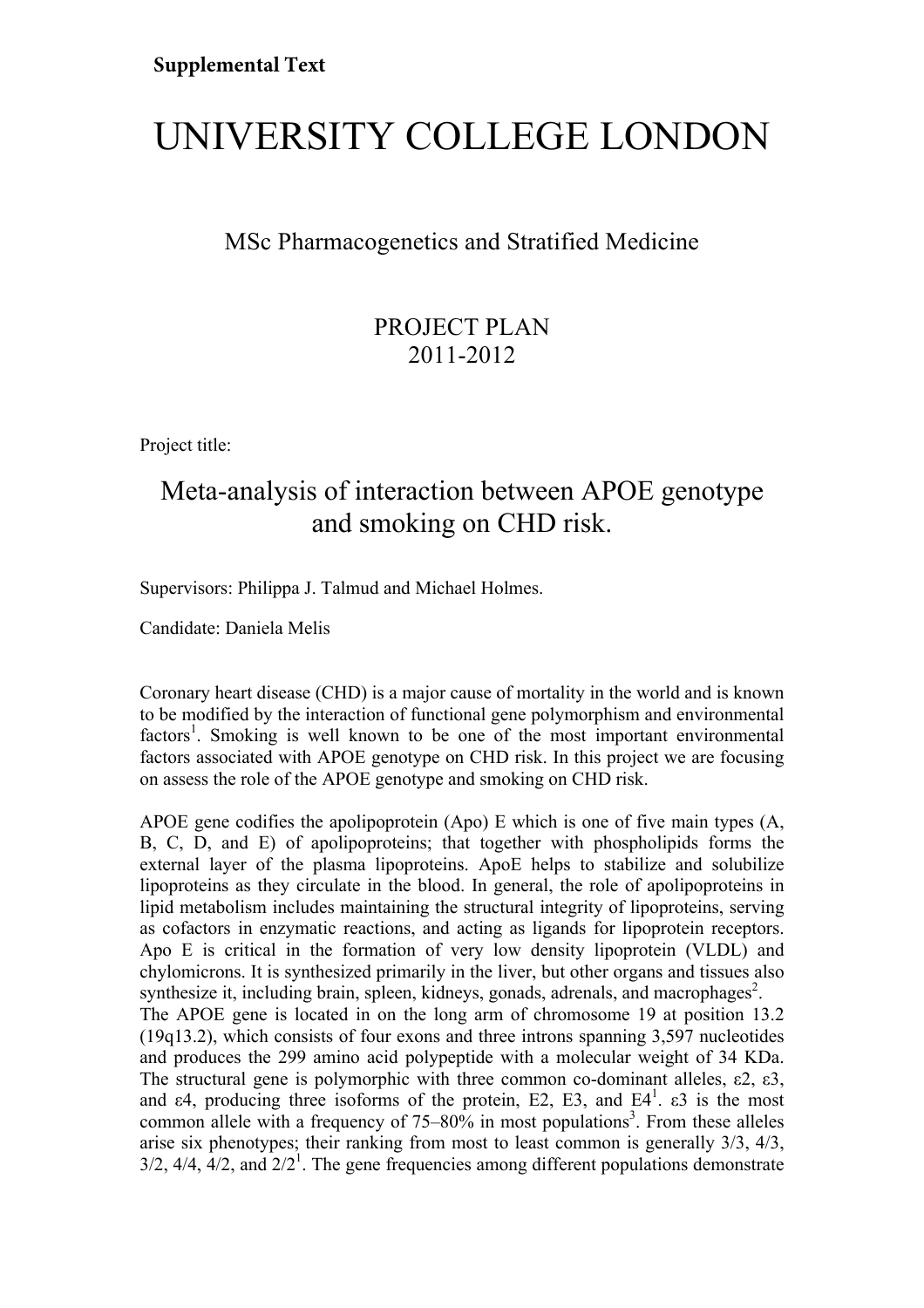to have a geographic cline. Northern Europeans (Finns, Germans) tend to have higher frequencies (~14–19 percent) of the ε4 allele than southern Europeans (French, Italians) (~7–12 percent). Nigerians, Japanese, and Finns have relatively low frequencies ( $\sim$ 3–4 percent) of ε2. Mexican Americans and American Indians also have low frequencies ( $\sim$ 2–4 percent) of the  $\varepsilon$ 2 allele<sup>2</sup>.

These isoforms differ in amino acid sequence at positions 112 and 158. Apo E3 contains cysteine at 112 and arginine at 158. Apo E2 has cysteine at both positions, and E4 has arginine at both sites $\overline{4}$ .

The apoE gene polymorphism has a strong effect on the level of its gene product; ε2 is associated with higher concentrations of apo E and ε4 with lower concentrations. The three isoforms differ, also, in their low density lipoprotein (LDL)-receptor affinity, antioxidant activity  $(E2 > E3 > E4)$  and inflammation modulatory properties<sup>3</sup>. The various apoE isoforms interact differently with specific lipoprotein receptors, ultimately altering circulating levels of cholesterol. Apo E from VLDL and chylomicron remnants binds to specific receptor cells in the liver. Carriers of the ε2 allele are less efficient at making and transferring VLDLs and chylomicrons from the blood plasma to the liver because of its binding properties. By contrast, carriers of the ε3 and ε4 alleles are much more efficient in these processes. While Apo E4 and E3 bind with approximately equal affinity to lipoprotein receptors, apoE2 binds with less than 2 percent of this strength. Thus, compared with carriers of the ε3 or ε4 allele, carriers of the ε2 allele are slower to clear dietary fat from their blood. The difference in uptake of postprandial lipoprotein particles results in differences in regulating hepatic low density lipoprotein (LDL) receptors, which in turn contributes to genotypic differences in total and LDL cholesterol levels<sup>2</sup>.

While there are rare variants, it is the polymorphism with its three alleles,  $\varepsilon$ 2,  $\varepsilon$ 3, and  $\varepsilon$ 4, which has been studied quite extensively in relation to cardiovascular disease<sup>3</sup>. In many studies APOE alleles have been shown to influence the risk of cardiovascular diseases<sup>2</sup>. It is established that APOE genotype have an approximately linear relationship with low density lipoprotein cholesterol and CHD risk when ordered ε2ε2, ε2ε3, ε2ε4, ε3ε3, ε3ε4, ε4ε4 [4]. However, there is evidence from a number of studies that in no smokers APOE genotypes have no effect on CHD, but in individuals who smoke there is significant evidence that ε4 carriers show a greater risk compared to ε3 homozygotes smokers and non-smokers, while ε2 carriers were protected from risk<sup>5, 6, 7</sup>. In fact, people who carry at least one copy of the APOE  $\varepsilon$ 4 allele have an increased chance of developing atherosclerosis, which causes increase risk of heart attack and stroke. Smoking makes a great contribution on onset of coronary heart disease. The product of tobacco combustion directly damage vascular endothelium, which promoting thrombosis and atherosclerosis. Also, smoking can increase risk of thrombosis because it induces lung damage and a consequent inflammatory process. Furthermore, smoking is implicated in production of small dense LDL-cholesterol and smokers have lower circulating concentration of antioxidants such as ascorbate and tocoferol than non-smokers, which might favour oxidation of  $LDL<sup>1</sup>$ . The most likely mechanism to explain the e4: smoking interaction on CHD risk is just through a direct effect on LDL oxidation<sup>6</sup>. As it has been demonstrated in vitro, the three isoforms of APOE have differential oxidation with apoE4 being more susceptible than E3, which in turn is more susceptible than apoeE2 to oxidation. This effect may be due to the fact that ApoE2 has 2 free SH-groups, ApoE3 has 1and ApoE4 none, or maybe due to other effects of ApoE isoforms on the physico-chemical properties of lipoproteins that promote or protect from oxidation. Some studies, however, do not confirm the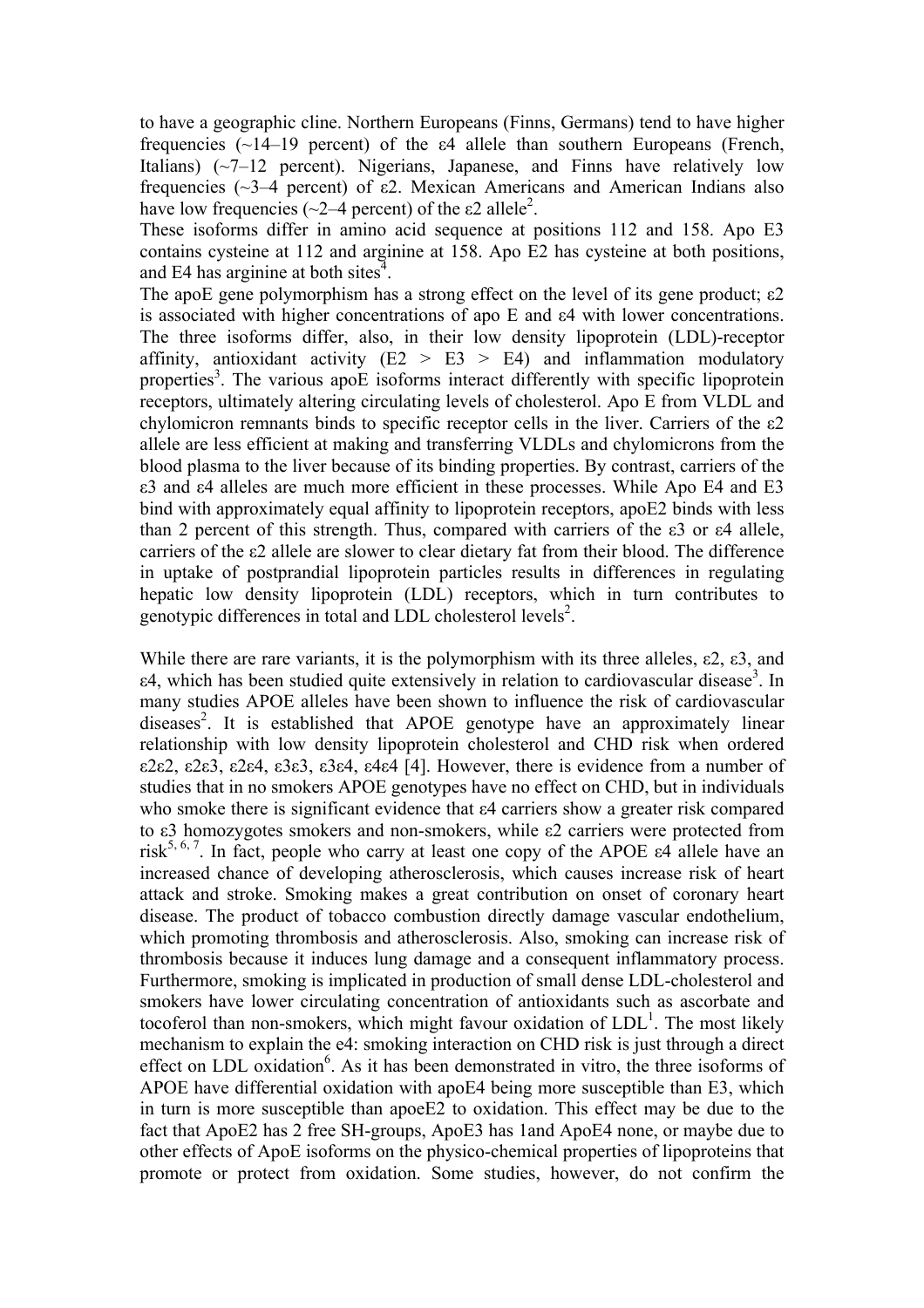interaction between APOE  $\varepsilon$ 4 allele and CHD risk<sup>8</sup>. For that reason the APOE: smoking interaction on CHD risk needs further validation. The aim of this project is just to try and resolve this by meta-analysis of published data and by making contact with study leaders of published and ask for re-analysis of existing APOE CHD data after stratification by smoking. Pool results of existing researches will allow obtaining valid conclusion, maximizing power and minimizing bias of data results.

### **Methods:**

Electronic searches of published data have been performed using MEDLINE and EMBASE database, using the following index terms: *APOE, Apolipoproteins E, smoking, smoke, tobacco, cigarettes, cardiovascular disease, heart disease, coronary heart disease, CHD, Genotype, Alleles, Polymorphism, Genetic, gene, allele, or polymorphism*. This search leaded to a total of 339 different articles. All studies were considered potentially eligible if they aimed to investigate the relation between ApoE genotypes, smoking and CHD risk; excluding review papers, comments and editorials. From a first selection, the number of relevant articles fell at 156. Further analysis of these papers will be undertaken to select each included study that clearly describes the study design, the control section, the CHD phenotype, genotype frequency, smokers frequency and genotyping methods. Also, the included studies should reported the relative risks or ORs and 95% CI for CHD related to apoE polymorphism and smoking. Subsequently, a statistical analysis of the selected data will be performed using STATA 11.1 software package<sup>9</sup>.